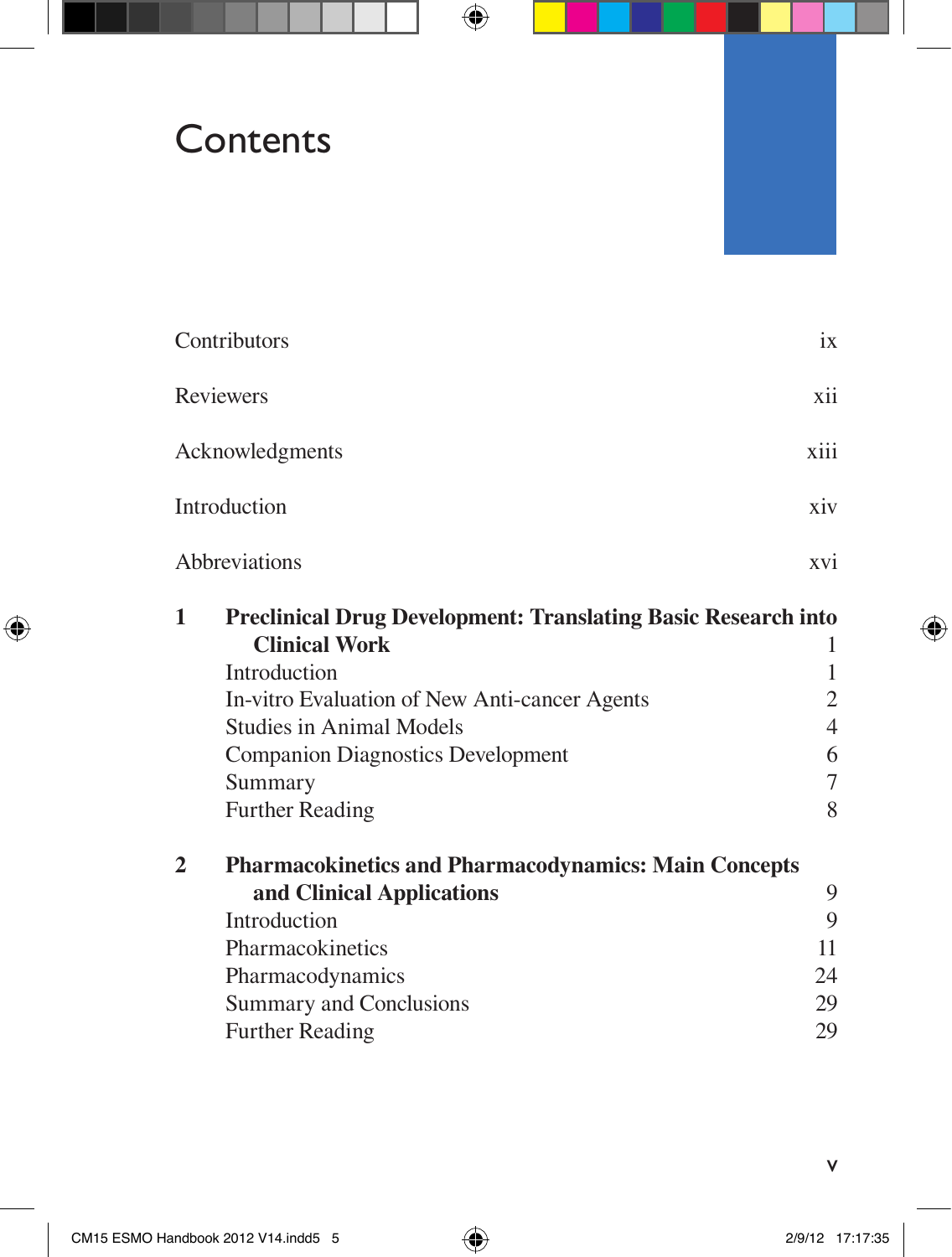| 3 | <b>Alkylating Agents</b>                  | 31  |
|---|-------------------------------------------|-----|
|   | Introduction                              | 31  |
|   | <b>Clinical Pharmacokinetics</b>          | 34  |
|   | Therapeutic Uses                          | 34  |
|   | <b>Toxicities</b>                         | 35  |
|   | Drug Resistance                           | 41  |
|   | <b>Further Reading</b>                    | 43  |
| 4 | <b>Platinum Agents</b>                    | 44  |
|   | Introduction                              | 44  |
|   | Clinical Pharmacology                     | 45  |
|   | Therapeutic Uses                          | 47  |
|   | <b>Toxicities</b>                         | 50  |
|   | Drug Resistance                           | 51  |
|   | <b>Further Reading</b>                    | 52  |
| 5 | <b>Antimetabolites</b>                    | 53  |
|   | Antifolates                               | 53  |
|   | <b>Pyrimidine Analogs</b>                 | 58  |
|   | <b>Purine Analogs</b>                     | 63  |
|   | <b>Further Reading</b>                    | 68  |
| 6 | <b>Topoisomerase-I and -II Inhibitors</b> | 69  |
|   | <b>Topo-I Inhibitors</b>                  | 69  |
|   | Topo-II Inhibitors                        | 75  |
|   | <b>Further Reading</b>                    | 90  |
| 7 | <b>Tubulin-active Agents</b>              | 92  |
|   | Introduction                              | 92  |
|   | Vinca Alkaloids                           | 92  |
|   | Taxanes and New Taxane Formulations       | 93  |
|   | Epothilones                               | 99  |
|   | <b>Further Reading</b>                    | 102 |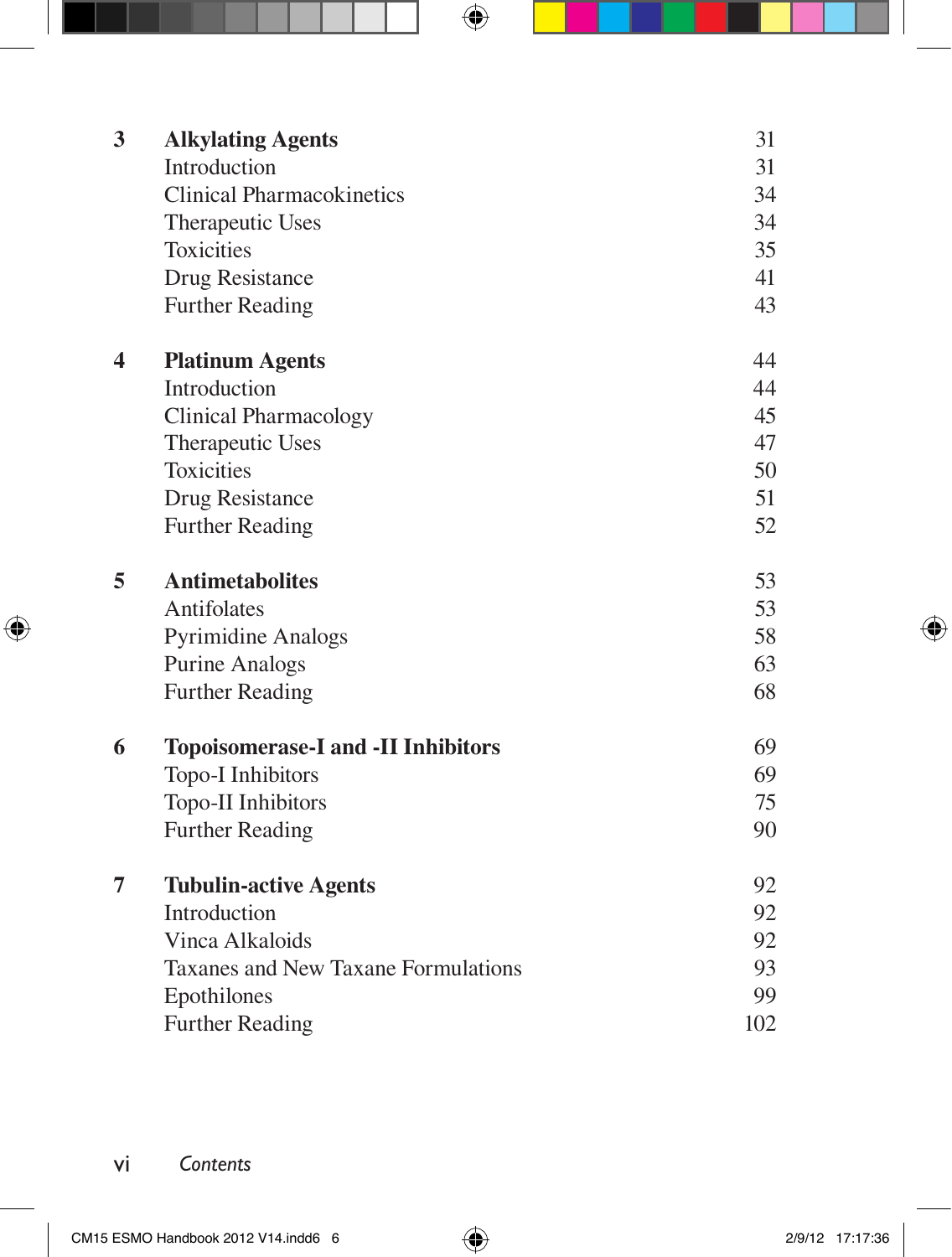| 8  | <b>Miscellaneous</b>                                        | 103 |
|----|-------------------------------------------------------------|-----|
|    | Bleomycin, Mitomycin C, and Actinomycin                     | 103 |
|    | L-Asparaginase, Anagrelide, and Arsenic Trioxide            | 106 |
|    | Hydroxyurea, Procarbazine, and Trabectedin                  | 110 |
|    | Tretinoin and Bexarotene                                    | 111 |
|    | <b>Further Reading</b>                                      | 116 |
| 9  | Hormonal Pathways Modulators of the Reproductive System 117 |     |
|    | Antiestrogens                                               | 117 |
|    | Aromatase Inhibitors (AIs)                                  | 119 |
|    | Gonadotropin-Releasing Hormone (GnRH) Analogs               | 121 |
|    | Gonadotropin-Releasing Hormone Antagonists                  | 123 |
|    | Progestins                                                  | 124 |
|    | Antiandrogens                                               | 124 |
|    | <b>Further Reading</b>                                      | 128 |
| 10 | <b>Growth Factor Receptor Targeting: Anti-HER and</b>       |     |
|    | Anti-IGF-1R                                                 | 129 |
|    | Introduction                                                | 129 |
|    | <b>Anti-HER Agents</b>                                      | 129 |
|    | Anti-IGF-1R Agents                                          | 138 |
|    | <b>Further Reading</b>                                      | 140 |
| 11 | <b>Tumor Vessel Targeting</b>                               | 141 |
|    | Angiogenesis                                                | 141 |
|    | Antiangiogenic Agents                                       | 142 |
|    | Vascular-targeting Agents (VTAs)                            | 148 |
|    | Lenalidomide and Thalidomide                                | 149 |
|    | <b>Further Reading</b>                                      | 152 |
| 12 | Downstream Receptor Targeting: PI3K, mTOR, KRAS,            |     |
|    | <b>BRAF, MEK</b>                                            | 153 |
|    | PI3K-AKT-mTOR Signaling Pathway                             | 153 |
|    | RAS-RAF-MEK-ERK Pathway                                     | 158 |
|    | <b>Further Reading</b>                                      | 160 |